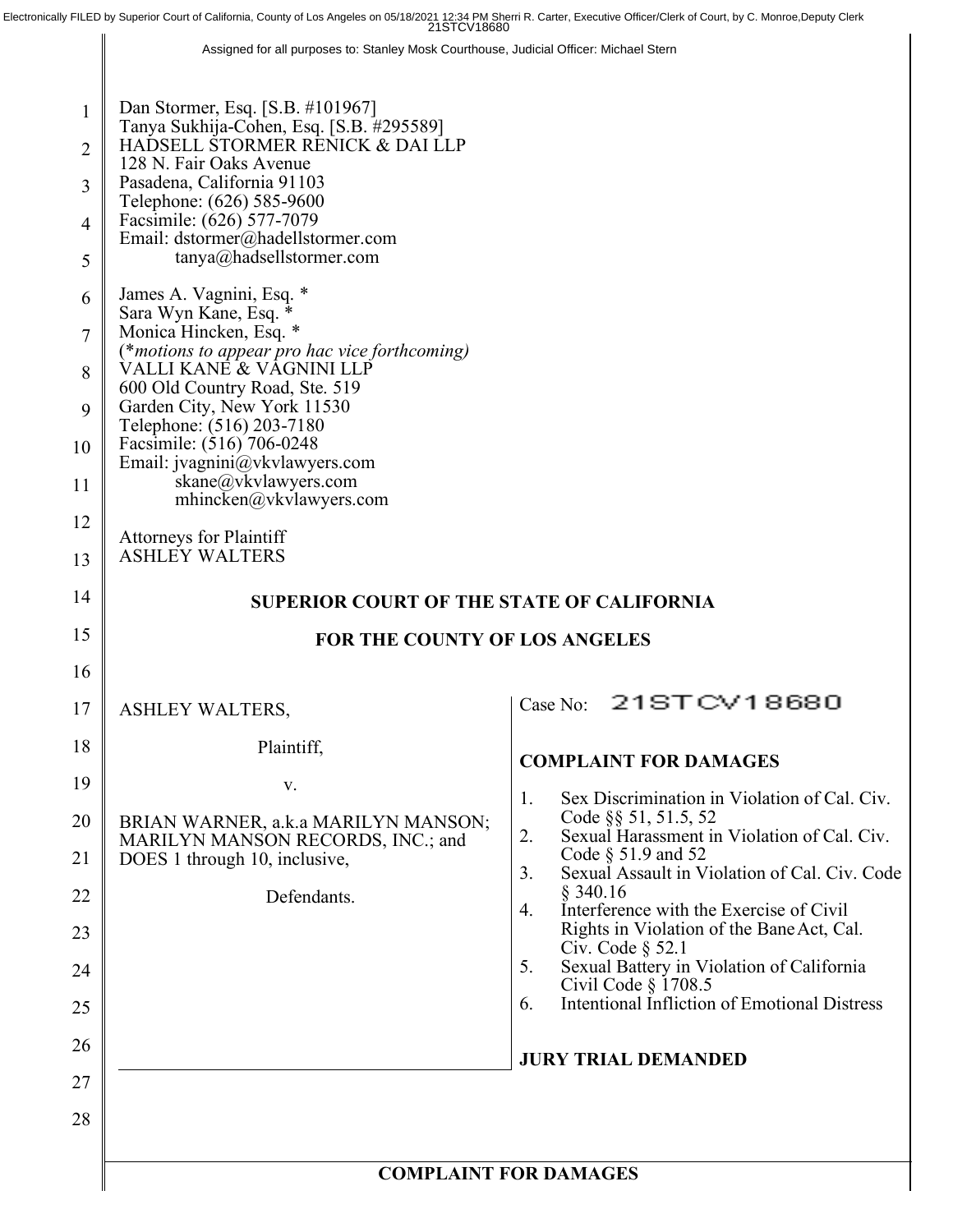1. Defendant Brian Warner a.k.a Marilyn Manson ("Defendant" or "Warner") used his position of power, celebrity and connections to exploit and victimize Plaintiff during her employment. Defendant lured Plaintiff, an aspiring photographer at the time, into employment with promises of artistic collaborations and creative opportunities; however, the reality was that he was looking to create an environment where Plaintiff was subjected to personal and professional sexual exploitation, manipulation and psychological abuse.

7

1

2

3

4

5

6

8

9

10

11

12

13

14

15

16

2. Defendant's scheme commenced upon first discovering Plaintiff through social media. As set forth herein, Defendant set out to groom Plaintiff by building trust, dangling professional opportunities, and gaining access in order to ultimately manipulate and exploit her to the point that she was treated like property and offered up to Defendant's famous friends and business contacts.

3. While Plaintiff was exposed to abusive and sexually explicit harassment and mistreatment, she did not learn of the extent of Defendant's mistreatment of numerous women until late 2020 when she connected with a support group of Defendant's survivors who told horrific and similar stories of physical, mental and sexual abuse that resonated with Plaintiff.

4. Many of these horrific experiences have been revealed through lawsuits and media stories describing Defendant Warner's systemic pattern of abuse toward women.

5. In fact, as a result of those courageous enough to come forward, Defendant is the subject of an ongoing criminal investigation into his abusive behavior towards women.

## **JURISDICTION AND VENUE**

6. Venue is proper based on the location of the Defendants in Los Angeles County and the location of the commission of the acts alleged herein in Los Angeles County. The relief requested is within the jurisdiction of this Court.

7. This case is properly filed in this court. Defendants is a citizen of California. The Plaintiff seeks significant relief from the Defendant, whose conduct forms a significant basis for the claims asserted by the Plaintiff. The principal injuries resulting from the alleged conduct or any related conduct of each defendant were incurred in California.

## **PARTIES**

8. Plaintiff Ashley Walters is a person who was aggrieved by Defendants' actions. She is

## 1 **COMPLAINT FOR DAMAGES**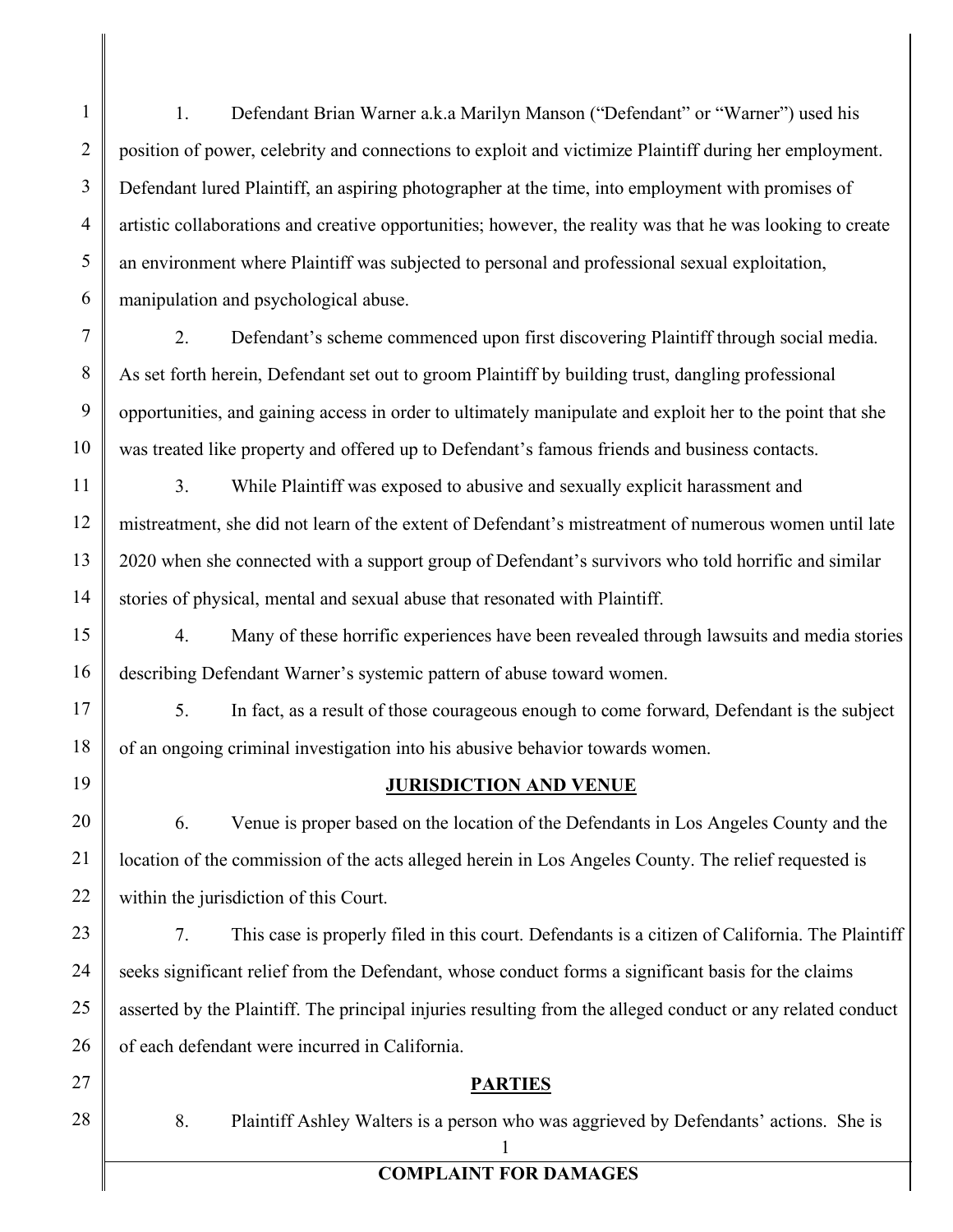and has been, at all relevant times, a citizen of the United States of America and is currently residing in the State of California, Los Angeles County

9. Upon information and belief, Defendant Brian Warner is, and at all times relevant hereto, an individual residing in Los Angeles County.

10. Upon information and belief, Defendant Marilyn Manson Records, Inc. is, and at all times relevant hereto, a corporation registered and existing under the laws of the State of California with its principal place of business located within Los Angeles County and conducting business throughout the country and internationally.

11. The true names of Defendant Does 1 through 10, inclusive, are presently unknown to Plaintiff, who therefore sues each of these Defendants by such fictitious names. Upon ascertaining the true identity of Doe Defendants, Plaintiff will amend this complaint, or seek leave to do so, by inserting the true name in lieu of the fictious name. Plaintiff is informed and believes, and on this basis of such information and belief allege, that each Doe Defendant is in some manner legally responsible for the acts, omissions, injuries and damages herein alleged.

## **STATEMENT OF FACTS**

12. Brian Warner, fifty-two (52) years old, began his career as a musician in or around 1989. Throughout his professional career Warner has been involved in various artistic ventures – most notably in music, production, film, and television. Through his endeavors he has gained influence and power in the entertainment industry.

13. Warner has gained particular fame and notoriety over the years as a result of his controversial image and stage persona alter ego, Marilyn Manson – created by adopting the first name of Marilyn Monroe and surname of infamous serial killer and cult leader Charles Manson.

14. In or about 1999, Warner founded Marilyn Manson Records, Inc. In his capacity as musician and CEO, he employed various staff members and assistants over the years to assist in facilitating his various professional and personal endeavors.

26 27 15. In March 2010, Defendant Warner reached out to Plaintiff via social media to compliment her photography.

28

1

2

3

4

5

6

7

8

9

10

11

12

13

14

15

16

17

18

19

20

21

22

23

24

25

2 **COMPLAINT FOR DAMAGES**

16. Walters, an aspiring professional photographer, was thrilled that someone in the creative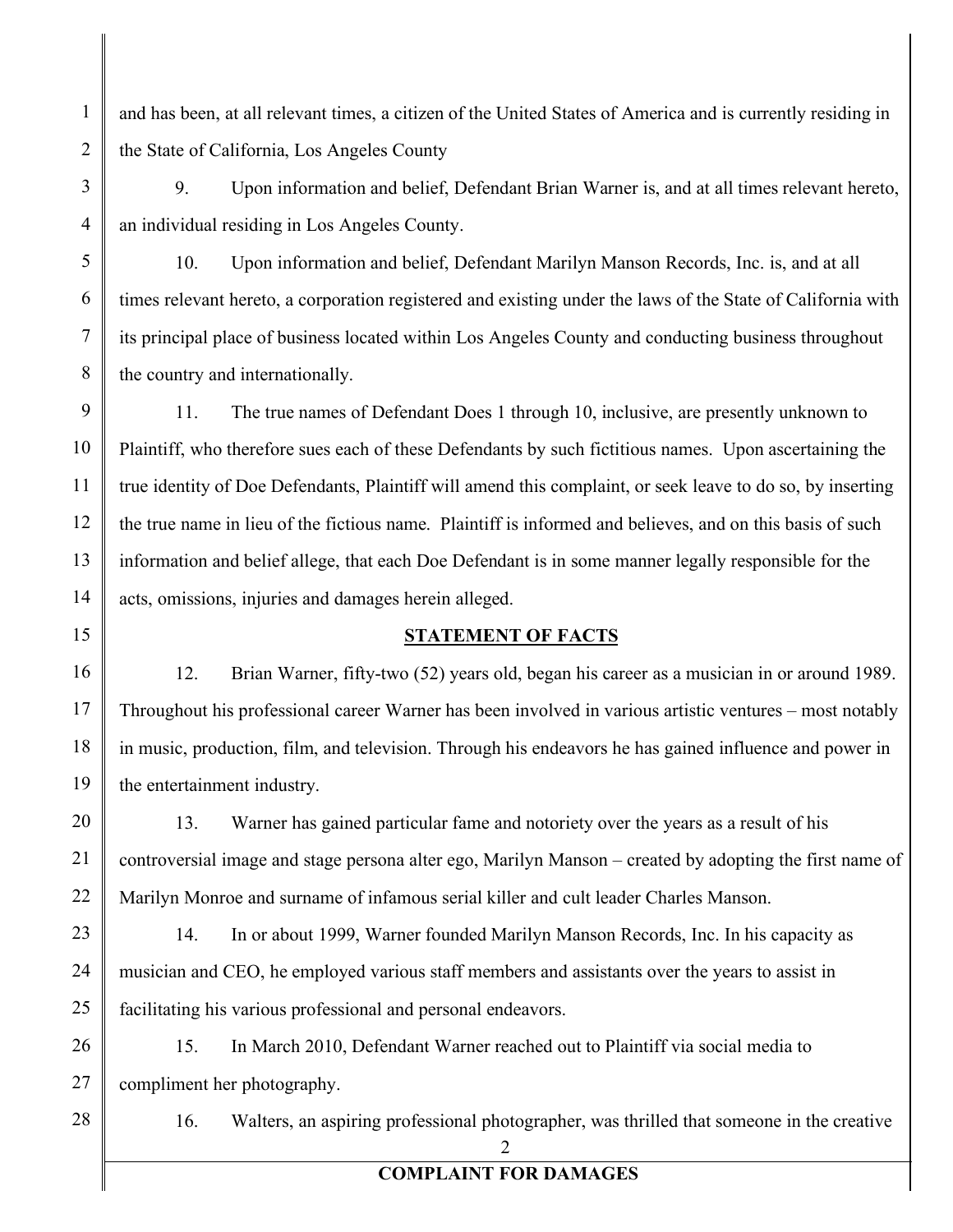and entertainment field like Defendant recognized and admired her photography.

17. Throughout the next month, Defendant continued to frequently call and text message Walters. He suggested that they collaborate on future artistic endeavors, which Plaintiff was excited to discuss.

18. In May 2010, Defendant asked Walters to come to his home/studio in West Hollywood to discuss potential creative collaborations. Plaintiff agreed.

19. When Walters arrived, she was instructed to park her car in the business lot behind Defendant's residence. She did not know at the time that the parking lot was locked from 2 a.m. to 7 a.m.

20. As Walters entered Defendant's residence, she was disoriented by the almost total darkness inside despite it still being light outside.

21. Walters and Defendant began looking through art books, paintings, and journals. Walters was excited to be discussing artwork with an artist she admired.

22. As the day turned into night, Defendant asked to take photographs of Walters. She agreed. As Defendant continued taking photographs, he asked Walters to remove her shirt. Walters, an artist herself, was not opposed to provocative art in theory, but the way in which Defendant insisted caused her to pause. Eventually, Walters agreed to remove her shirt but not her bra.

23. After Defendant finished taking photographs of Walters, he pushed her onto his bed and pinned down her arms. Walters turned her head away as Defendant tried to kiss her on the lips. She quickly moved away from Defendant.

24. Defendant then moved behind Walters and bit her ear while grabbing her hand and placing it in his underwear. Walters again moved away from Defendant and, realizing it was now after 7 a.m., she was able to leave.

25. Immediately after Walters left, Defendant bombarded her with text messages praising her and telling her how much he loved their conversations and looked forward to working with her.

26. Walters left Defendant's residence after their first meeting feeling confusion and fear, but she also felt excitement about their creative connection and similar artistic interests. She felt lucky that Defendant recognized her talent and looked forward to working with him creatively. She unconsciously

3

# **COMPLAINT FOR DAMAGES**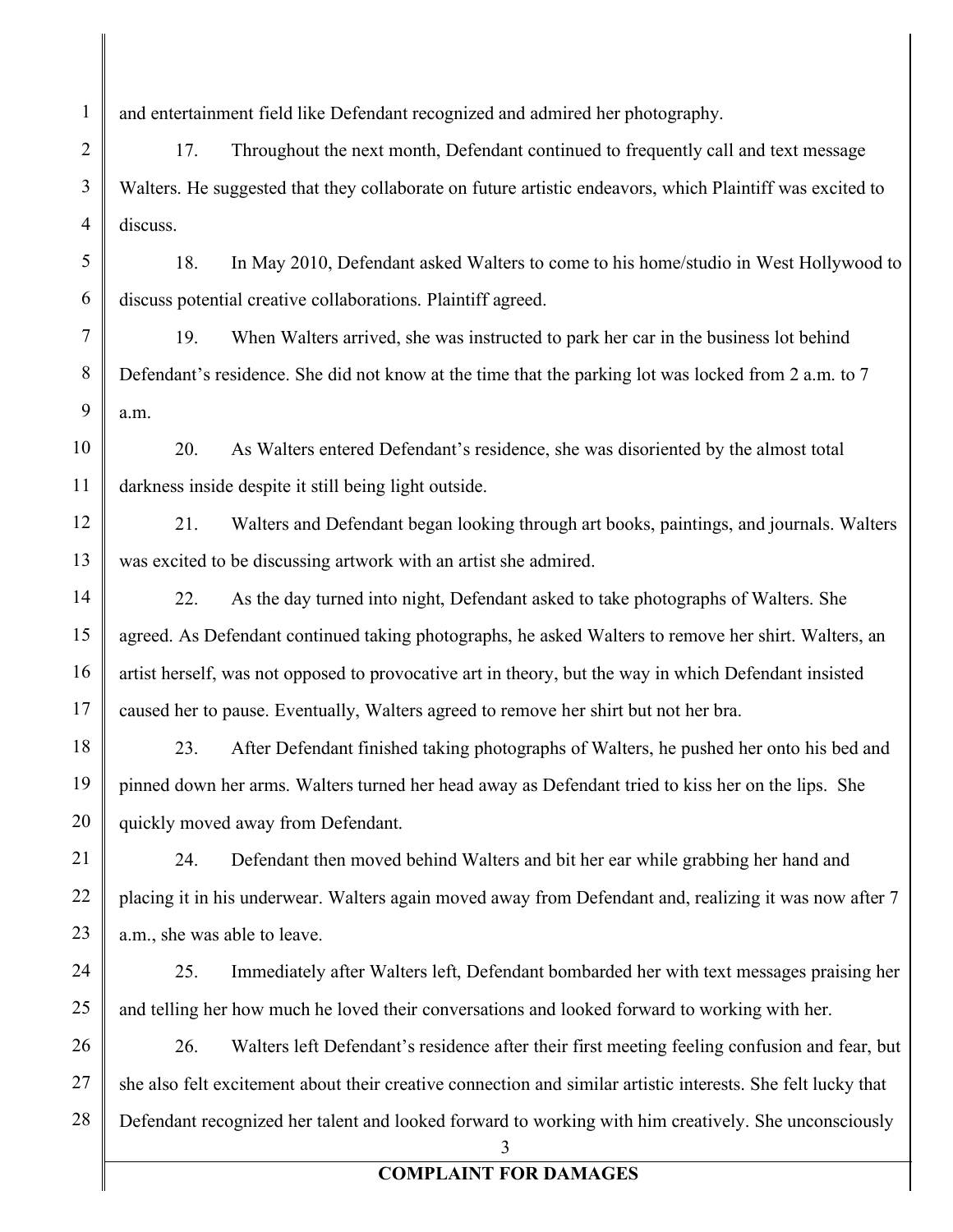made the decision to focus on their shared interests and ignore the traumatizing experience of being pinned to his bed.

1

2

3

4

5

6

7

8

9

10

11

12

13

14

15

16

17

27. Following the photo shoot Defendant continued to communicate with Plaintiff about art work and other opportunities. The conversations remained professional and appropriate. As a result Plaintiff believed the two were on the brink of potentially forging a professional relationship and that Defendant would respect her professional boundaries moving forward.

28. On one occasion, Plaintiff modeled for a photo shoot for Defendant where she was topless and only wearing pantyhose. Defendant acted professionally and did not make any advances on Plaintiff.

29. Sometime after this photo shoot, Defendant asked Walters to be his director of photography and to perform in a video shoot. Defendant told her that it would be an "audition" so that he could analyze her creative skills.

30. During the shoot, Defendant told Walters he "loved when girls looked like they had just been raped" and told her to wear a Nazi jacket, slick her hair with water, put on heavy black eyeliner, and wear slightly smeared red lipstick.

31. Defendant ordered Walters to remove all of her clothing except her underwear and Nazi jacket and get into bed with an actor who was also part of the video shoot.

18 19 32. Defendant then painted Walters' nipples red while reiterating that it was "purely professional."

20 21 33. The video shoot involved images being projected onto Walters and the actor while Walters kissed him.

22 23 34. However, as Walters moved slightly on the bed, she realized that the actor had unzipped his pants and was touching his penis under the comforter.

24 25 35. It became clear to Walters that Defendant either planned or was aware that the actor was touching himself because he told Walters to "help" the actor.

26 27 28 36. Instead, Walters attempted to diffuse the situation by making small talk while she hurried to get dressed. When she attempted to leave the room the actor threw her against the wall and roughly shoved his tongue into her mouth.

4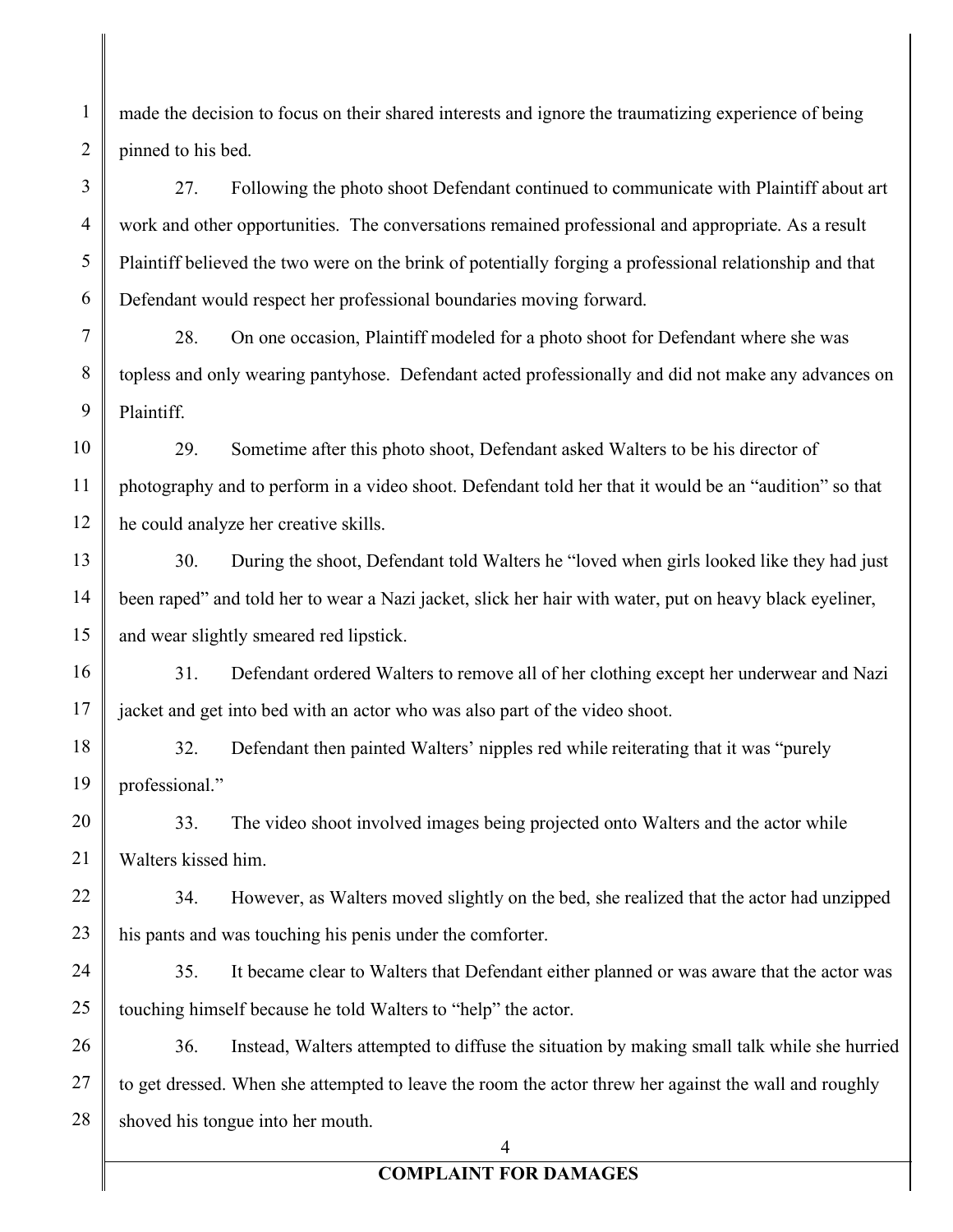37. Defendant praised Walters for being so amazing during the shoot, reiterating that he liked that the actor was attracted to her.

1

2

3

4

5

6

7

8

9

10

11

12

13

14

15

16

17

18

19

20

21

22

23

38. Walters was again both pleased that Defendant was proud of her work and incredibly traumatized by what occurred. The line between artistic expression and flat-out abuse felt confusing and blurry.

39. Plaintiff later learned that Defendant was bragging to the actor that he could get Plaintiff to sleep with him.

40. During the weeks that followed the video shoot, Defendant continued to tell Walters how much he loved her work. Defendant was overly effusive in praising Walters. His expert manipulation was both calculated and effective. Walters pushed away thoughts about the abuse she endured while in Defendant's physical presence.

41. In or around August 2010, Defendant asked Walters to work as his Personal Assistant by telling her that he would pay her double what she was earning at her production company job.

42. Defendant informed Walters that although she would officially be his Personal Assistant, she would focus on his art projects. Defendant glorified Plaintiff's role telling her that she would travel internationally with him and take over the world with "their" art.

43. At this point, Defendant had manipulated Walters to the point that she unconsciously ignored the red flags. She knew it could be an incredible opportunity to become involved in the creative entertainment field – one that would not be likely to come around again – so she accepted the position.

44. However, after accepting the position, Plaintiff was informed by Defendant's then Manager that Defendant was difficult to please and that most assistants only lasted a few months. Walters was told at the start that she would receive one (1) month of severance pay if her employment with Defendant did not last longer than one (1) year.

24 25 26 45. Although she did not technically live in-house, Walters was required to spend the vast majority of her time at Defendant's residence, and her workday typically began around 5 p.m. and continued throughout the duration of the night.

27 28 46. Defendant maintained a peculiar and disorienting home and workplace. The interior of the home was covered in graffiti, blood and inappropriate phrases, all of the furniture throughout the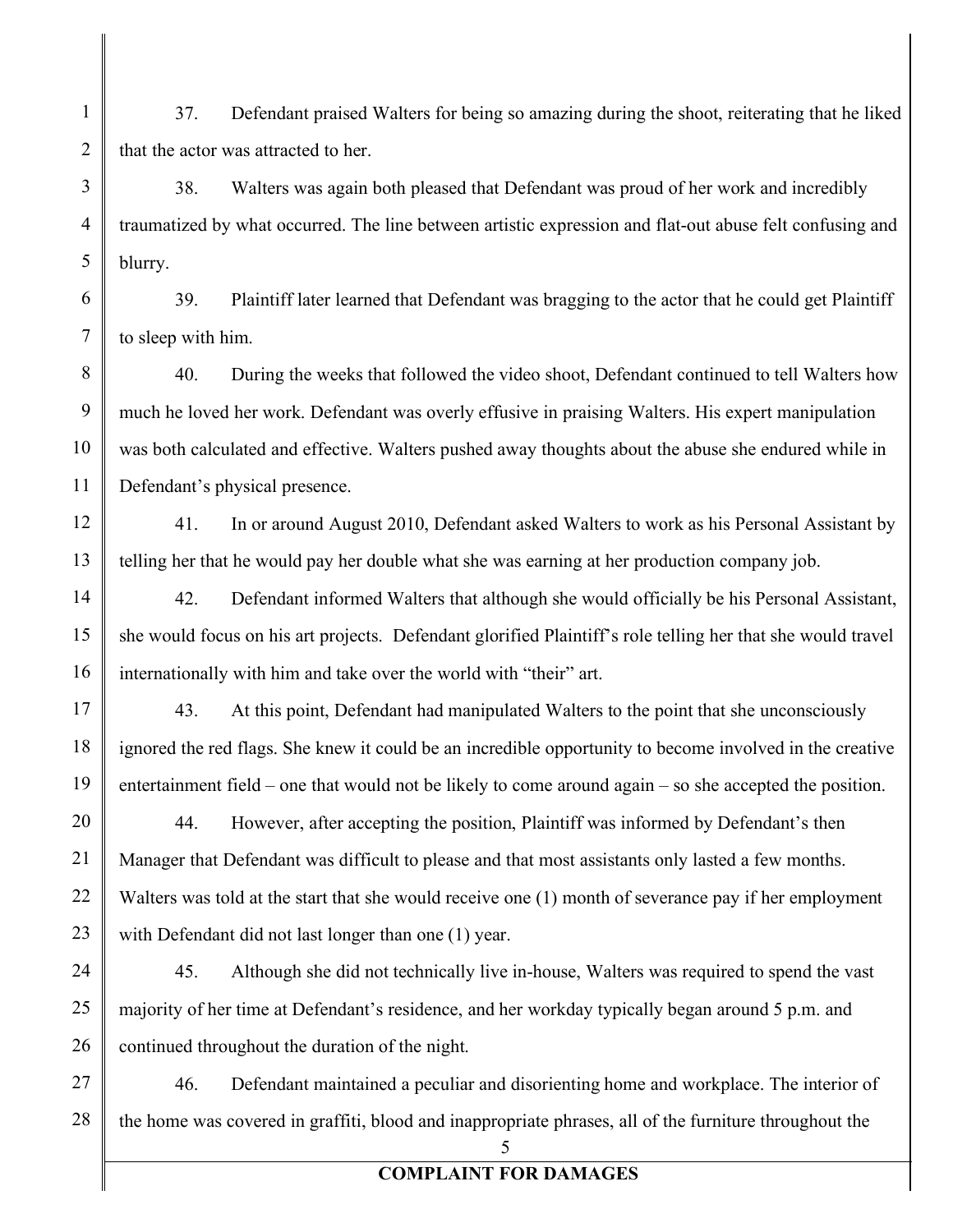house/workplace was black, the carpet was black, and every window was covered with blackout curtains to prevent any outside light from entering the home/workplace. The rooms were kept dark with a few dimly lit lamps as the only source for light. As a result, Walters and other employees used flashlights and LED headlamps to find their way around the residence.

47. Employees were also not permitted to keep the temperature of the house/workplace above 65 degrees. If the temperature rose above 65 degrees, Defendant would explode in anger and screaming fits to the extent that he would break furniture and household items.

48. Defendant also openly displayed a glass closet in his dimly lit bedroom which Plaintiff later learned Defendant coined the "bad girl room." On several occasions he deliberately made a mess in the closet and forced Plaintiff to organize and clean up after him.

49. This behavior was routine for Defendant, who frequently destroyed furniture, electronics, and other fixtures in his home during fits of rage. Following these episodes, he would assign Walters the near impossible task of rearranging everything back to its original state. Defendant used this as an excuse to berate her for not completing the task fast enough.

50. Defendant intentionally created an atmosphere that was isolating and began refusing to allow Walters to visit family on most holidays or take any time off.

51. In or around September 2010 at the Spike TV Scream Awards in Los Angeles, an intoxicated Defendant pushed Walters onto the lap of an actor and bragged that he could "have her." The actor proceeded to kiss Walters and keep her on his lap. Defendant commonly offered Walters up to his influential industry friends and associates.

52. In or around October 2010, Defendant once again offered Walters to an industry friend and director during a group outing. This director groped Walters repeatedly throughout the night and once they returned to Defendant's residence, he cornered her and shoved his hand up her skirt while covering her mouth so his date could not hear.

53. Defendant routinely encouraged, promoted, and expected Walters to "please" his friends in whatever way they desired. Despite his behavior, she continued to attend industry events and gatherings because it was expected as a part of her job. Defendant heavily relied on Walters' presence and rarely attended any events without her. Additionally, she believed it would garner favor from

6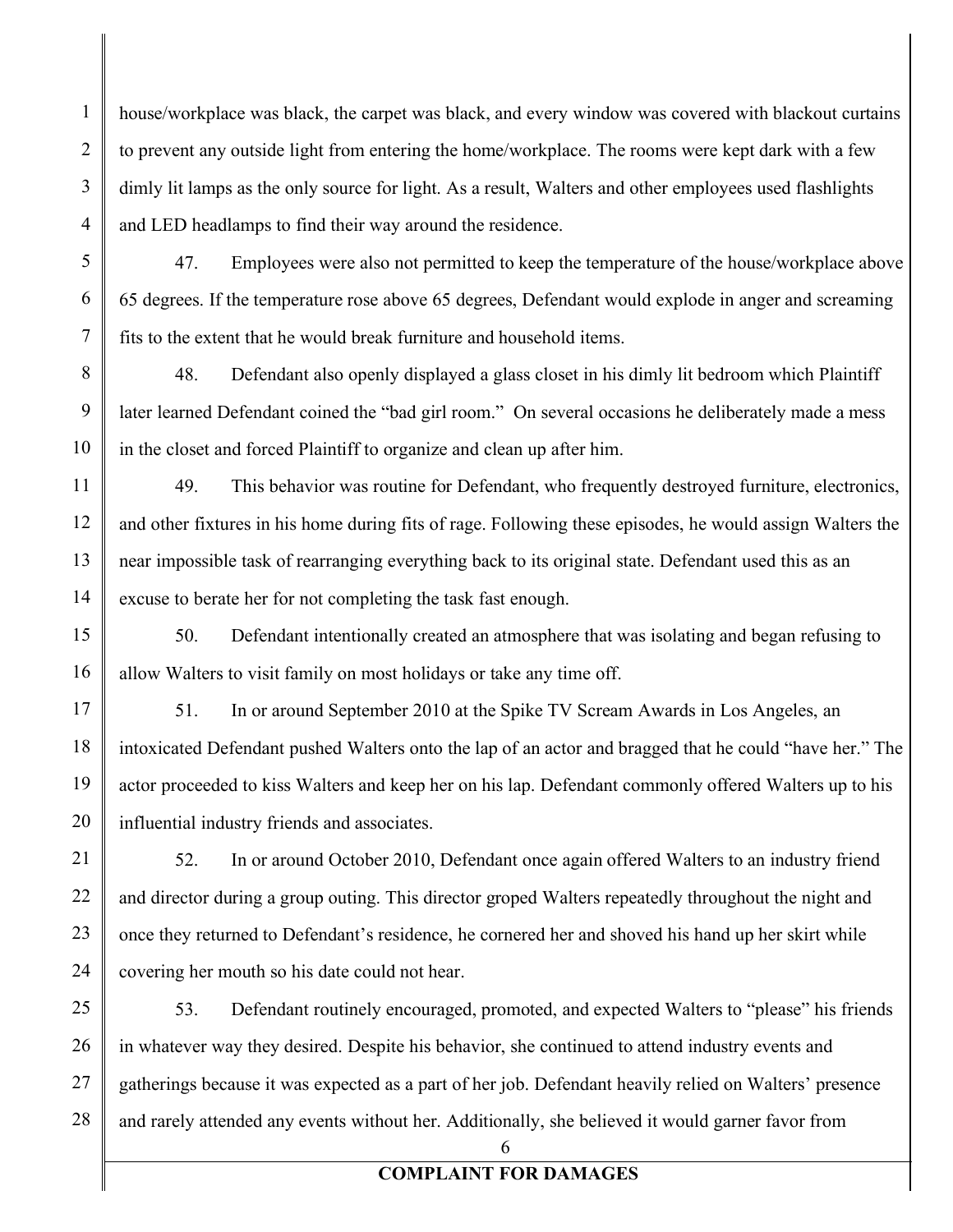Defendant and feared the loss of opportunities in an industry she worked hard to be a part of.

54. During this period, Defendant first showed Plaintiff a video he made depicting his abuse of a young female fan, which showed Defendant stripping her down and whipping her until she screamed and cried. He also pulled a gun on the girl in the video.

55. Defendant repeatedly played the video for Plaintiff at maximum volume.

56. Plaintiff later learned that the girl in the video was an alleged minor at the time the video was made.

57. Defendant regularly engaged in threatening behavior towards Walters. On one occasion, Walters locked herself in Defendant's room and Defendant broke down the door when she refused to open it.

11 12 58. Defendant also openly spoke about gang affiliations, and his ability to "destroy lives" and even have people killed if he so desired.

59. Defendant ordered his employees to say damaging and offensive things or wear Nazi paraphernalia while he recorded them so that he would have collateral in the event they spoke out against him. He also broke into his employees' personal computers in hopes of finding damaging information he could use as blackmail.

60. Additionally, Defendant regularly unraveled into drug-induced fits of rage toward Plaintiff. During these drug binges, he threw dishes at Walters, threatened to commit suicide, and even pushed her into a wall.

20

21

22

23

24

25

1

2

3

4

5

6

7

8

9

10

13

14

15

16

17

18

19

61. Warner also boasted that he had gotten away with raping women.

62. Defendant routinely told Walters that he wanted to kill women he was involved with, and she was forced to witness the abuse he inflicted on women. His girlfriends often hid in the guest bathroom waiting for Defendant to leave. On more than one occasion, Walters snuck food and drinks into the guest bathroom for Defendant's then girlfriends Evan Rachel Wood ("Wood") and Esme Bianco ("Bianco") who were afraid to leave the room.

26 27 63. On one occasion in December 2010, Walters witnessed Defendant throw a prop skull so hard at Wood that it left a large raised welt on her stomach.

28

64. During this same time, Defendant painted a portrait of Plaintiff for Christmas, signing it:

7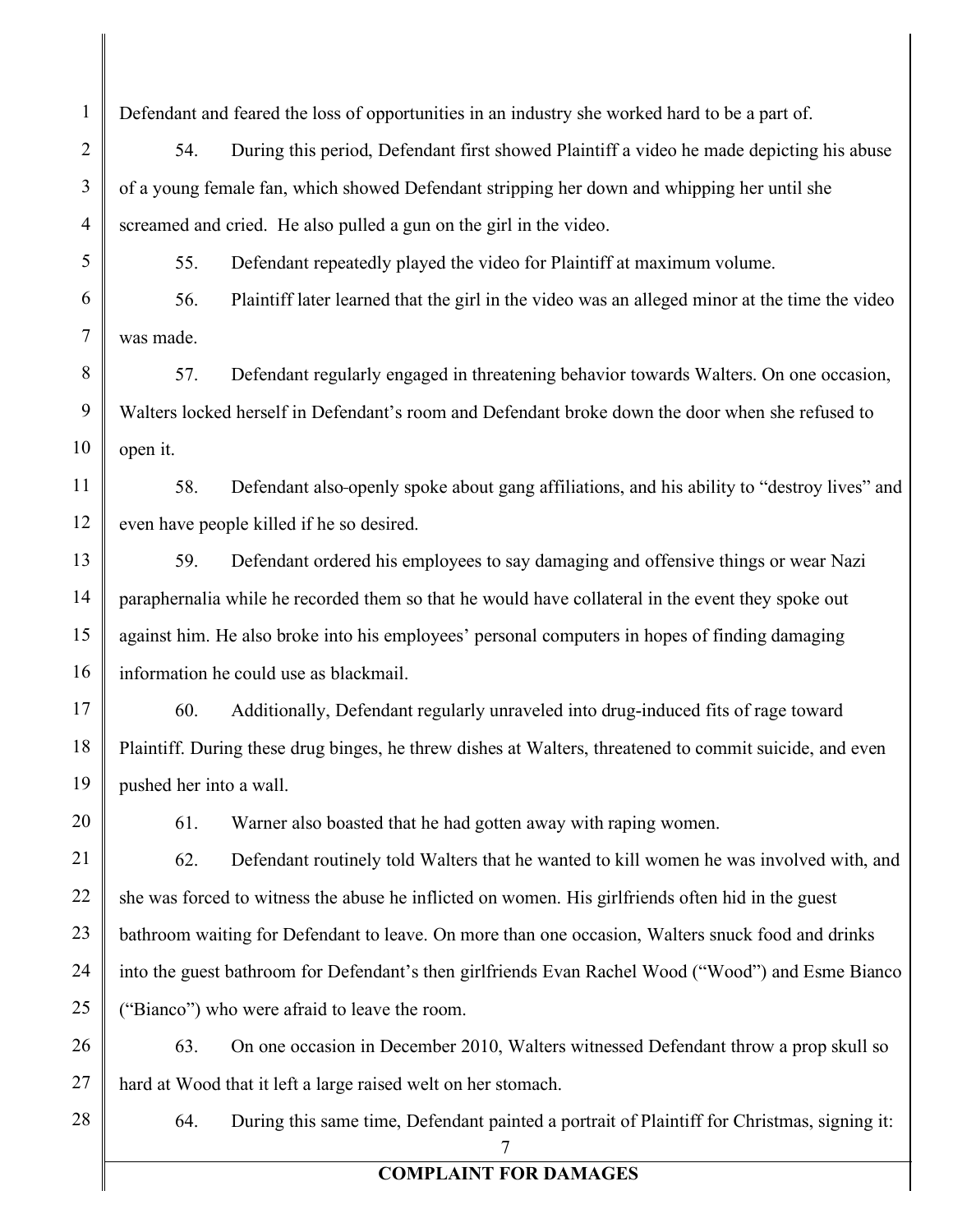"Precum, witch tits. Love You Forever," referencing their first time meeting.

65. Walters was often required to accompany Defendant on various personal and work trips. On these trips, she witnessed Defendant's constant degradation of his female fans.

66. In January 2011, Walters traveled with Defendant and other staff on a trip to Vienna, Austria. Luggage containing several narcotics, including cocaine, was placed in her name unbeknownst to her. In fear of alerting airport security, she did not object.

67. While in Vienna, Defendant met with a young girl. After inviting her to his hotel room, he bragged to Walters about having sex with her. He also texted Walters from his hotel room saying he took the girl's virginity.

68. In March 2011, Walters traveled on an international trip with Defendant to perform for a wealthy musician. She once again had luggage containing narcotics checked in under her name. Although reluctant, Walters complied with the instruction in order to avoid Defendant's explosive anger.

69. Warner, like he did with so many of his industry friends, forced Walters to flirt with the musician, sit on his lap and give him a kiss. While Defendant took pleasure in treating Walters like his property, especially in front of his "friends," many, including this musician, went too far. The musician groped Plaintiff and engaged in inappropriate behavior while Defendant encouraged it.

70. Things became so inappropriate on this trip that Plaintiff was approached a few months later by the musician's team several times in an attempt to "buy" her away from Defendant.

71. Plaintiff later learned of the musician's penchant for young women on his team and his mistreatment of them. Plaintiff also knew that the musician was paying Defendant a large sum of money to perform and that the two had a substantial business relationship, so she had to bear the burden of this constant inappropriate behavior or run the risk of losing her job and Warner's aggression if she did not submit to his requests.

72. In June 2011, Defendant's then-girlfriend Bianco ended their relationship. Bianco texted Plaintiff to tell her to get out of the house because she knew that Defendant would be dangerous. As a result, Plaintiff left the house and picked up Bianco.

73. That evening both Walters and Bianco were distressed over Defendant's current state of mind. Bianco was fearful of Defendant's reaction to their breakup as he had been abusive towards her on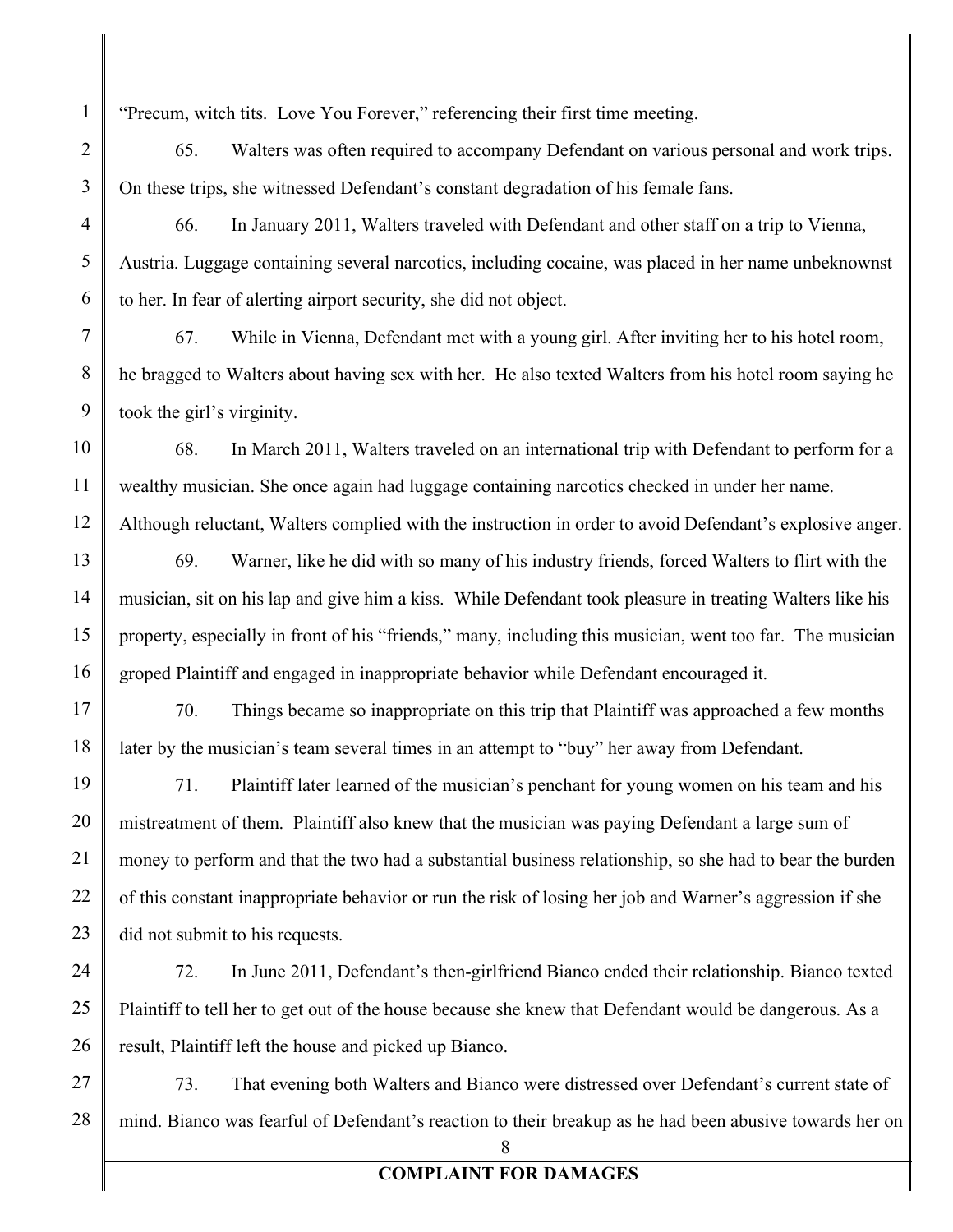several occasions throughout their relationship, and Walters felt defeated by Defendant's relentless abuse of her during this period of time. After drinking together, they attempted to drive and were involved in a car accident. Walters was arrested for a DUI.

74. In July 2011, Defendant discovered that Plaintiff was with his Bianco when she got into the car accident. He was furious that Plaintiff was with his ex-girlfriend that evening and abruptly terminated her employment.

75. Approximately one week later, Defendant rehired Walters. Defendant initially lured Walters back into employment by telling her that he loved her and considered her family. Defendant promised that he would change his behavior and things would get better. However, within two (2) weeks the honeymoon period was over and Defendant continued to berate Walters on a regular basis.

76. On several occasions, he forced Plaintiff to stay up for 48 hours straight. She was required to stand for twelve (12) hours straight on a chair without moving while taking pictures of him. Defendant fed her cocaine to force her to stay awake.

77. In August 2011, Defendant accused Walters of trying to sabotage his career, and as a result attempted to ruin her reputation by beginning a smear campaign. He physically and verbally threatened her.

78. During that same time, Defendant also forced Walters to go onto the roof and cut wires because he believed the neighbors were tapping his phone.

79. In October 2011, her employment was terminated for a second and final time. Following her termination, Defendant continued to threaten her, accused her of stealing artwork from his home, and hacked into her Facebook account.

#### **THE DISCOVERY RULE**

80. Walters did not discover the circumstances sufficient to put her on notice of her potential causes of action until the Fall of 2020. During this time, a group of individuals who had been victimized by Defendant reached out to Plaintiff to ask about her own experience while working for him. The support group included several of Defendant's ex-girlfriends such as Wood, Bianco, and Ashley Morgan Smithline ("Smithline"). It was during these meetings that Plaintiff realized the extent of her experiences and that what she suffered during her employment was not only traumatic, but unlawful.

9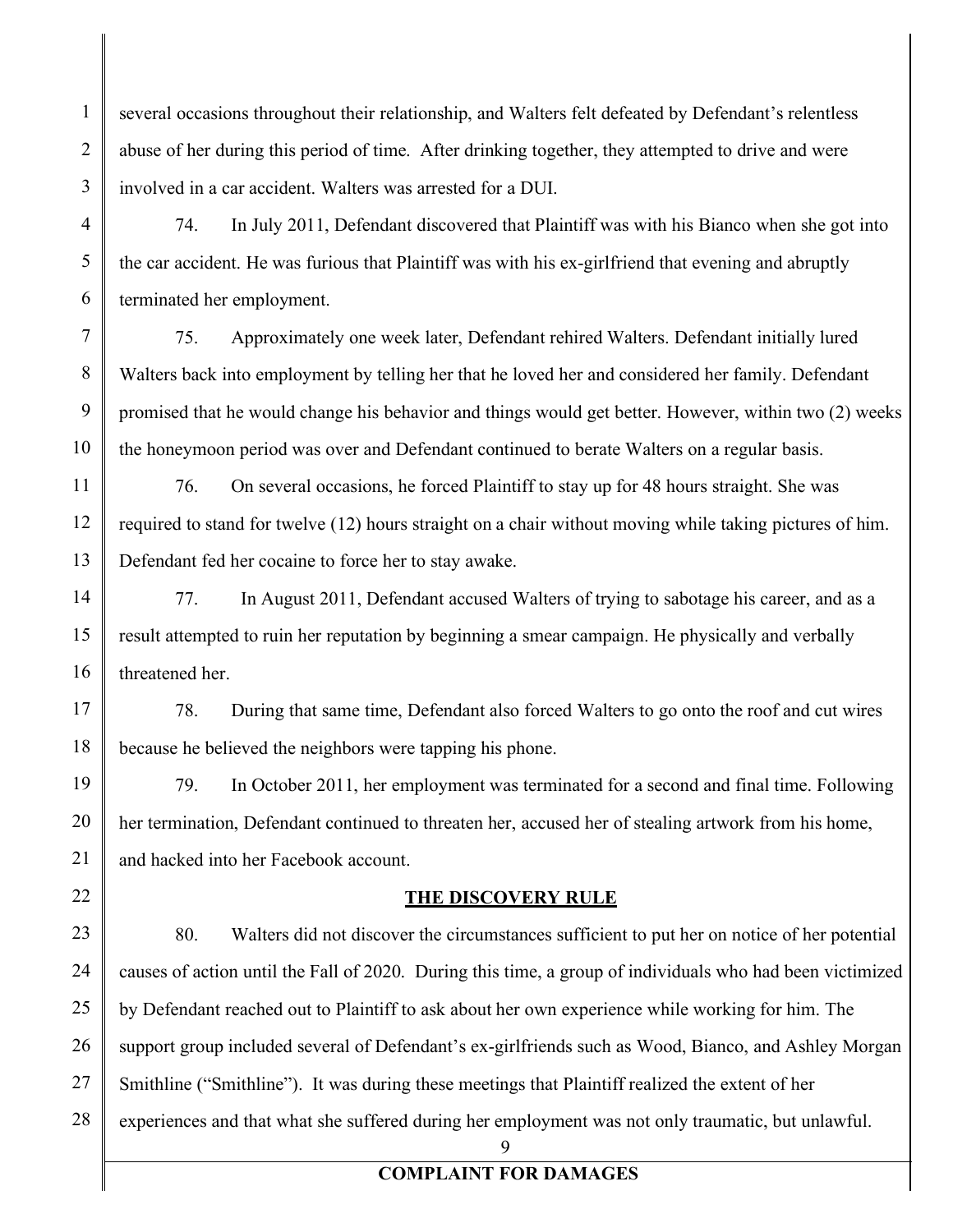81. Through her involvement in the support group, Plaintiff learned about a whole new side to Defendant's manipulative behavior. The stories shared by multiple survivors involved in the group revealed a common thread of Defendant's horrific abusive behavior. Several of the women revealed they had been sexually assaulted, raped, and physically and psychologically abused by Defendant. Many of the survivors suffer from post-traumatic stress disorder (PTSD) as a result of the mistreatment.

1

2

3

4

5

6

7

8

9

10

11

12

13

14

15

16

17

18

19

20

21

22

23

24

25

82. Publicist Annie Abrams ("Abrams") and Artist Gabriella Accarino ("Accarino") named Defendant as their rapist and detailed other physical abuse experienced at his hands throughout their relationship.

83. Model Sarah McNeilly ("McNeilly") revealed being locked out of Defendant's house in little to no clothing when she was 'bad,' being isolated from family and friends, and thrown up against a wall by Defendant who threatened to bash her face in with a baseball bat.

84. Musician Chloe Black ("Black") revealed she was heavily bruised as a result of Defendant's physical abuse, and that he did not allow her to eat, sleep, or leave his house.

85. Model Scarlett Kappella ("Kappella") revealed Defendant's control over when she was allowed to speak, what she was allowed to wear, and how she was allowed to style herself.

86. Stylist Love Bailey ("Bailey") revealed Defendant put a gun to her head during her first encounter with him while she was working on a photo shoot with him. While at his studio, she saw his glass closet "bad girl room" and several disturbing artwork pieces throughout the studio.

87. Musician Phoebe Bridgers ("Bridgers") recounted visiting Defendant's house as a teenager wherein he referred to a room as "the rape room."

88. Musician Ellie Rowsell ("Rowsell") revealed Defendant filmed up her skirt with a GoPro camera when they first met at a music festival.

89. Musician Spencer Rollins ("Rollins") and former Personal Assistant Dan Cleary ("Cleary") detailed witnessing Defendant's abusive behavior towards women he was involved with on several occasions.

26 27 28 90. Rollins recounted witnessing Defendant's abuse of Wood throughout their romantic relationship. Defendant harassed him, and threatened to kill and destroy him as a result of his friendship with Wood.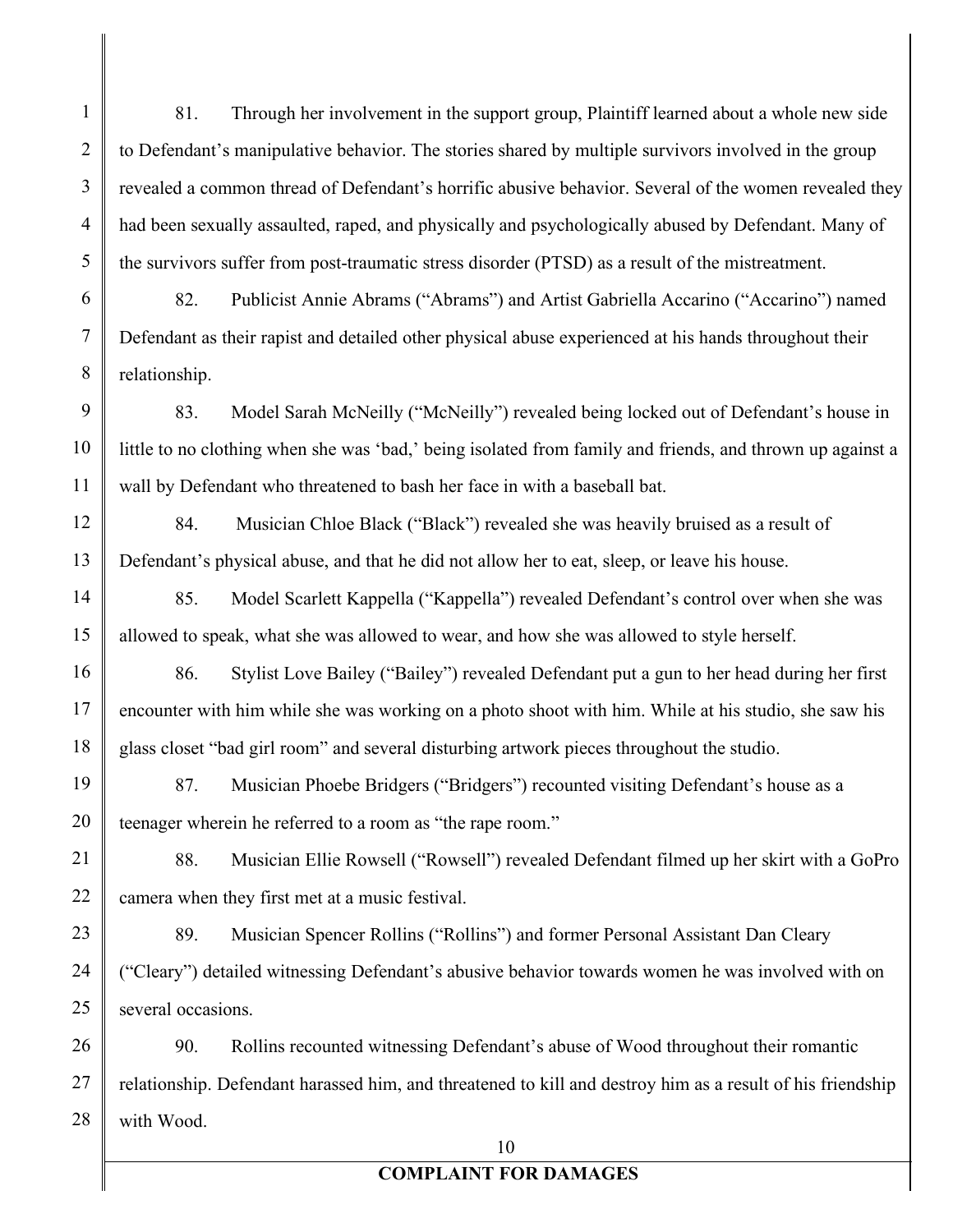91. Cleary recalled seeing Defendant frequently throw things and threaten to kill his then girlfriend.

92. Additionally, the support group revealed that branding was a tactic frequently utilized by Defendant. Smithline revealed being branded with Defendant's initials by a knife.

93. Bianco revealed being cut and marked with a Nazi knife by Defendant during sex. On one occasion, he chased her with an ax. On another occasion, he tied her to a prayer kneeler, beat her with a whip, and electrocuted her. Defendant would later revel in his gruesome behavior by taking pictures of her scarred body.

94. Several women, including Smithline and Accarino, shared similar stories of Defendant's proclivity for blood pacts and other psychologically coercive tactics.

95. From these meetings, Plaintiff realized that those not involved in romantic relationships with Defendant were similarly branded with matching twin tattoos. She had been branded by Defendant when she received a matching tattoo. At the time she was tattooed, she believed it was a sign of inclusivity. Plaintiff was manipulated into thinking that the tattoo was a sign of acceptance since Defendant's band members and close friends also prominently displayed similar tattoos.

96. Plaintiff also discovered that Defendant called the glass closet displayed in his bedroom the "bad girl room" because women were locked inside when they did something that displeased Defendant. Smithline revealed being frequently sent to the room throughout the course of their relationship.

97. The abuse and treatment described by women of the support group resonated deeply with Walters. As his Personal Assistant, Walters suffered similar instances of manipulation and psychological abuse. Defendant Warner's harassing, degrading, offensive, and discriminatory behavior created an abusive and harmful environment. Walters was frequently and routinely berated in front of others.

98. Moreover, through the recent exposure of Warner's conduct towards women, Plaintiff has also received reports from others that establish a pattern of abusive and coercive treatment towards those Warner encountered over his long career.

99. Thus, to the extent Walters causes of action would have expired by the time this action was filed, the statute of limitations period for her causes of action were tolled and are timely.

11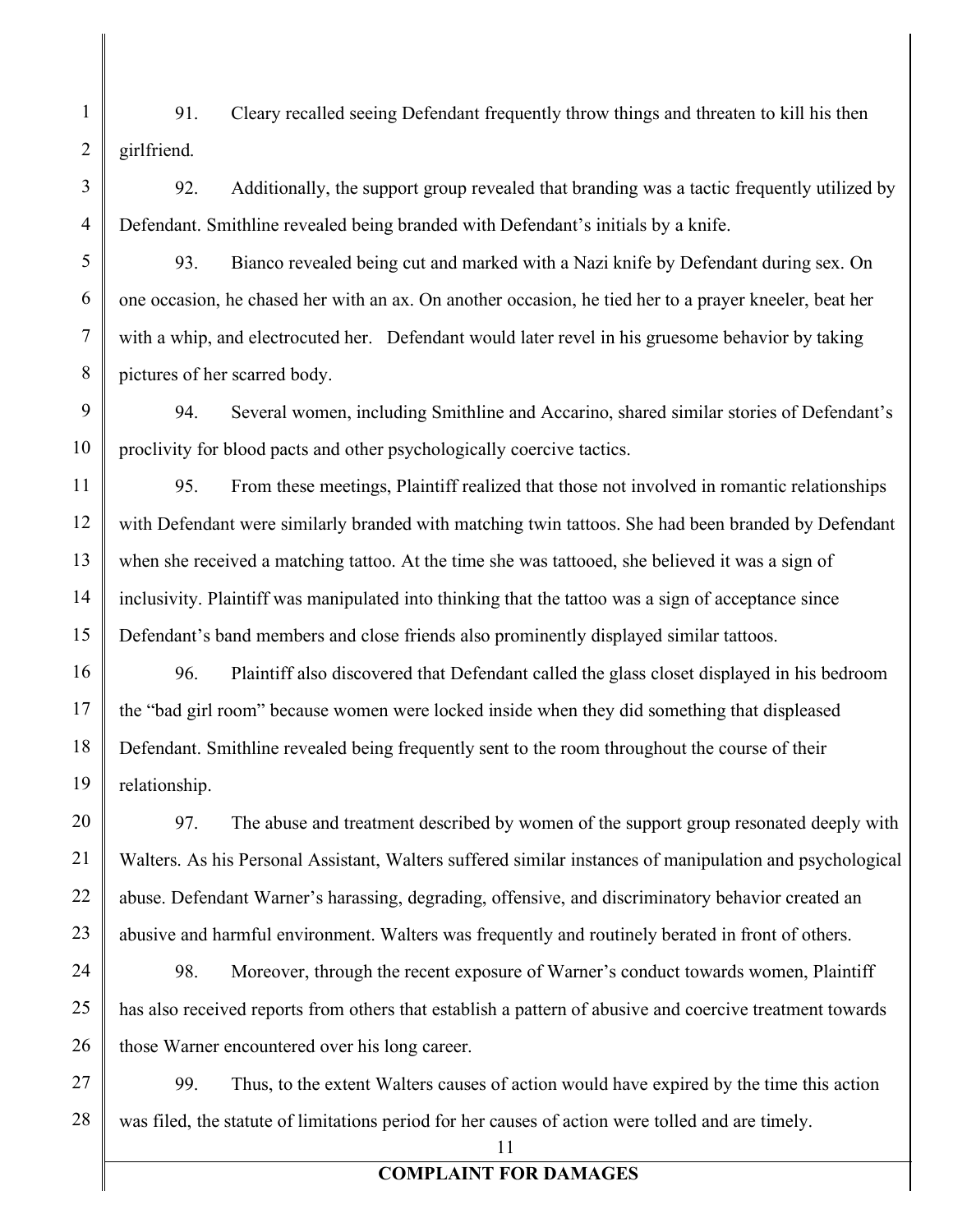| 1              | <b>CAUSES OF ACTION</b>                                                                                    |  |  |
|----------------|------------------------------------------------------------------------------------------------------------|--|--|
| 2              | <b>FIRST CAUSE OF ACTION</b>                                                                               |  |  |
| 3              | (Sex Discrimination in Violation of Cal. Civ. Code §§ 51, 51.5, 52)                                        |  |  |
| $\overline{4}$ | Plaintiff re-alleges and incorporates by reference the allegations contained in the<br>100.                |  |  |
| 5              | paragraphs above as if fully set forth herein.                                                             |  |  |
| 6              | 101.<br>California Civil Code section 51, also known as the Unruh Act, provides that all persons           |  |  |
| $\tau$         | in the state are entitled to the "full and equal accommodations, advantages, facilities, privileges, or    |  |  |
| 8              | services in all business establishments of every kind whatsoever," regardless of sex.                      |  |  |
| 9              | 102.<br>In addition, California Civil Code section 51.5 prohibits any business establishment from          |  |  |
| 10             | discriminating against, blacklisting, or refusing to contract with any person in California based on their |  |  |
| 11             | sex.                                                                                                       |  |  |
| 12             | Defendant intentionally discriminated against Plaintiff and denied her full and equal<br>103.              |  |  |
| 13             | accommodations, advantages, facilities, privileges, or services because of their sex. Defendant            |  |  |
| 14             | intentionally denied such rights when he sexually harassed and exploited Plaintiff and, created a culture  |  |  |
| 15             | of sexual exploitation, permitted sexual exploitation to continue, and engaging in other conduct           |  |  |
| 16             | described herein.                                                                                          |  |  |
| 17             | 104.<br>As a result of Defendants acts, Plaintiff suffered harm.                                           |  |  |
| 18             | Plaintiff did not discover their cause of action until later, as described by paragraphs 80-<br>105.       |  |  |
| 19             | 99.                                                                                                        |  |  |
| 20             | As a result of this unlawful conduct, Plaintiff is entitled to damages pursuant to<br>106.                 |  |  |
| 21             | California Civil Code section 52, subdivision (a) in an amount to be determined at trial.                  |  |  |
| 22             | 107.<br>The conduct of Defendant as described herein was done with oppression, fraud, and/or               |  |  |
| 23             | malice. Plaintiff is entitled to punitive damages.                                                         |  |  |
| 24             | <b>SECOND CAUSE OF ACTION</b>                                                                              |  |  |
| 25             | (Sexual Harassment in Violation of Cal. Civ. Code § 51.9 and 52)                                           |  |  |
| 26             | Plaintiff re-alleges and incorporates by reference the allegations contained in the<br>108.                |  |  |
| 27             | paragraphs above as if fully set forth herein.                                                             |  |  |
| 28             | 109.<br>Plaintiff was in a business, service or professional relationship with Defendants. At the<br>12    |  |  |
|                | <b>COMPLAINT FOR DAMAGES</b>                                                                               |  |  |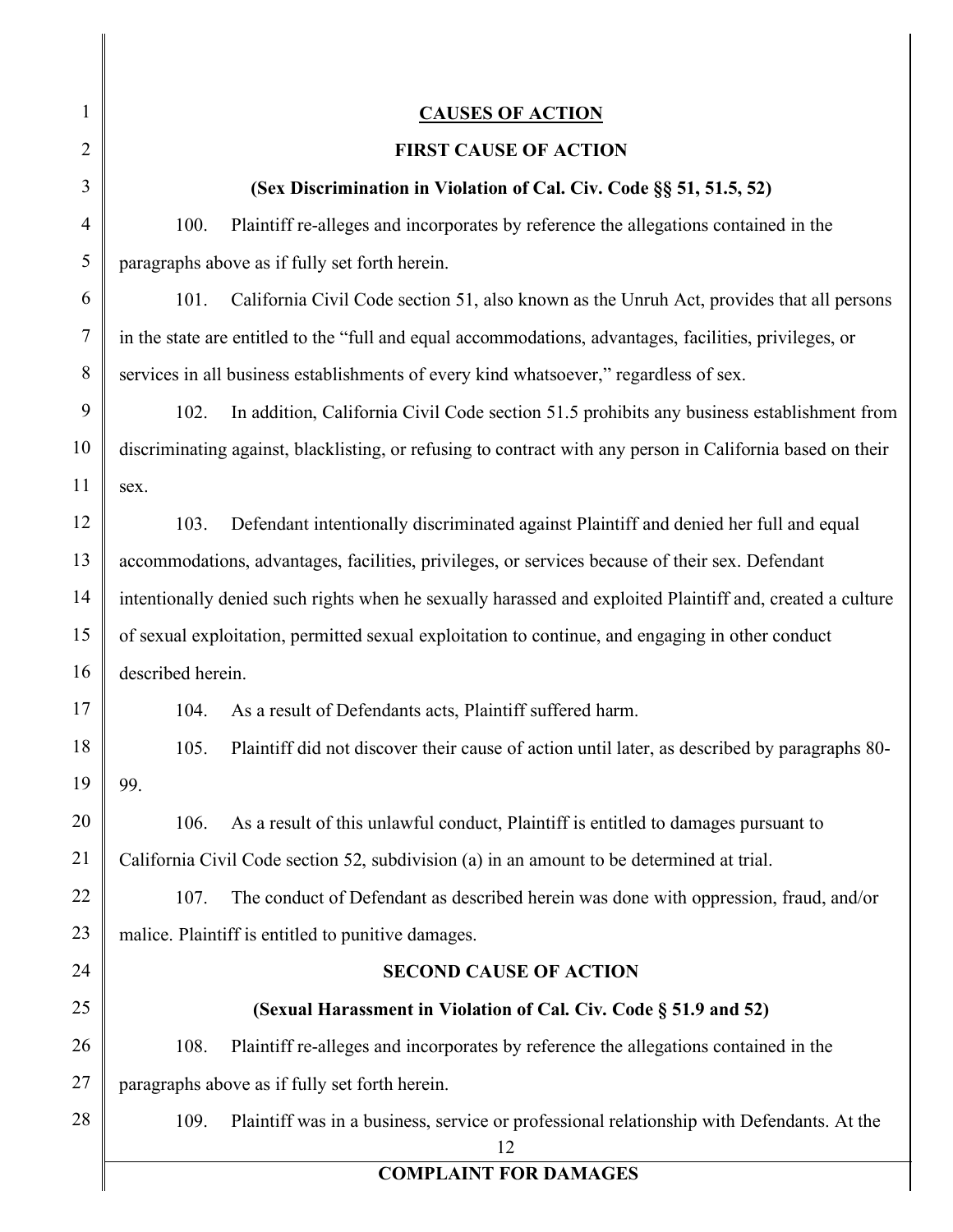1 2 3 4 5 6 7 8 9 10 11 12 13 14 15 16 17 18 19 20 21 22 23 24 25 26 27 28 13 **COMPLAINT FOR DAMAGES** time of the sexual harassment and exploitation, Plaintiff was actively employed by Defendant Warner as his Personal Assistant. 110. In or around 2010 until her termination in 2011, Defendant Warner harassed and exploited Plaintiff and by offering her to others for sex and subjected her to a sexually exploitative environment. 111. Because of Defendant Warner's powerful role in the industry in which Plaintiff worked and aspired to be a part of, the Plaintiff felt pressured to acquiesce to the Defendant Warner's demands. 112. As a result of Defendants acts, Plaintiff suffered harm. 113. Plaintiff did not discover their cause of action until later, as described by paragraphs 80- 99. 114. As a result of this unlawful conduct, Plaintiffs is entitled to damages pursuant to California Civil Code section 52, subdivision (b)(1) in an amount to be determined at trial. 115. The conduct of Defendant as described herein was done with oppression, fraud, and/or malice. Plaintiffs is entitled to punitive damages. **THIRD CAUSE OF ACTION (Sexual Assault in Violation of Cal. Civ. Code §340.16)** 116. Plaintiff re-alleges and incorporates by reference the allegations contained in the paragraphs above as if fully set forth herein. 117. Defendant Warner committed a sexual assault of Plaintiff as more fully described in Section 243.4, 261, 262, 264.1, 286, 287, or 289, or former Section 288a, of the California Penal Code, and/or assault with the intent to commit any of those crimes, and/or or an attempt to commit any of those crimes. 118. Plaintiff did not discover their cause of action until later, as described by paragraphs 80- 99. 119. Plaintiff's requests for relief are set forth below. **/ / / / / / / / /**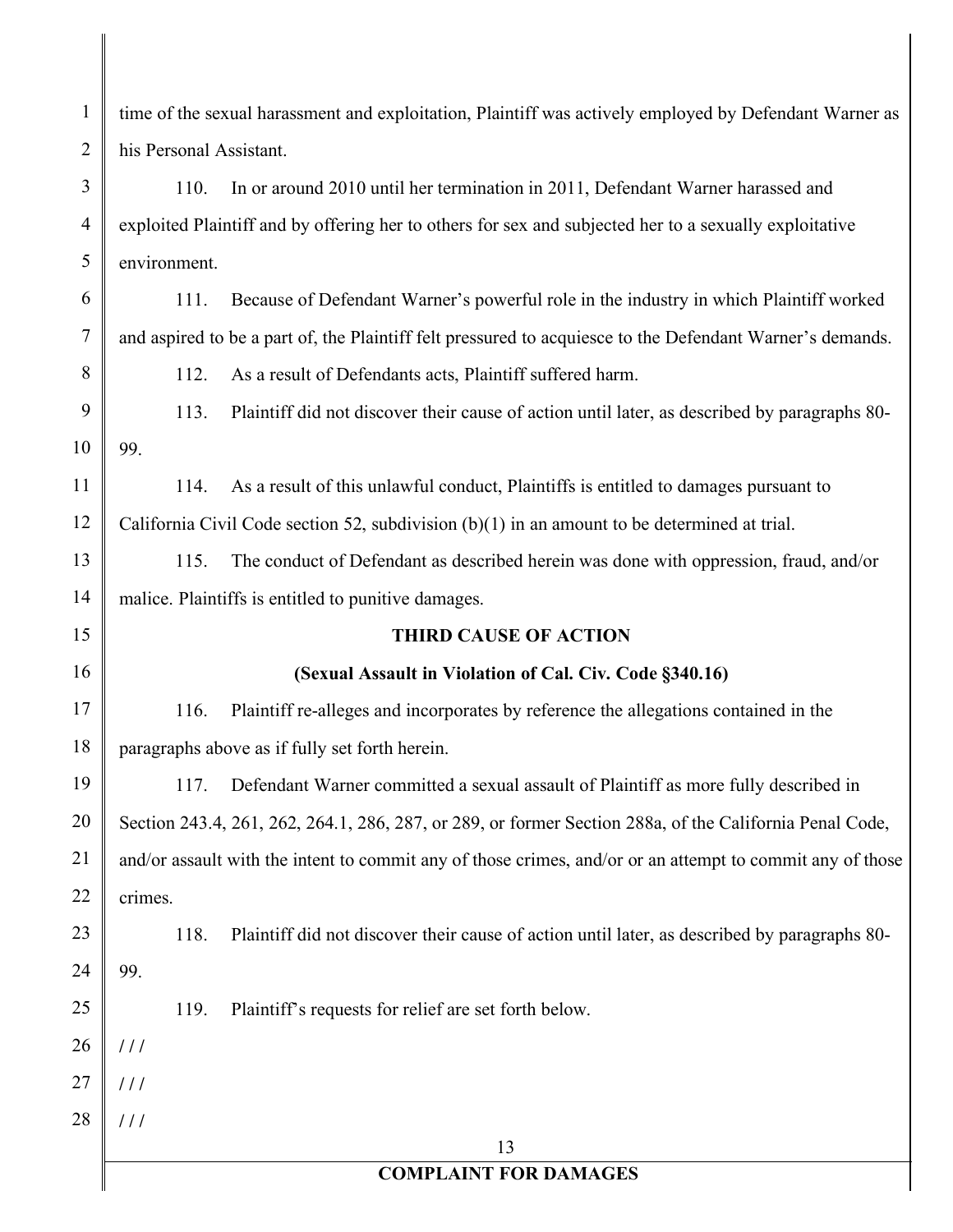| $\mathbf{1}$   | <b>FOURTH CAUSE OF ACTION</b>                                                                             |  |  |
|----------------|-----------------------------------------------------------------------------------------------------------|--|--|
| 2              | (Interference with the Exercise of Civil Rights in Violation of the Bane Act,                             |  |  |
| 3              | Cal. Civ. Code § 52.1)                                                                                    |  |  |
| $\overline{4}$ | Plaintiff re-alleges and incorporates by reference the allegations contained in the<br>120.               |  |  |
| 5              | paragraphs above as if fully set forth herein.                                                            |  |  |
| 6              | California Civil Code section 52.1, also known as the Bane Act, prohibits any person or<br>121.           |  |  |
| $\overline{7}$ | persons from interfering with the exercise or enjoyment of rights under the Constitution and laws of this |  |  |
| 8              | state and the United States by use or attempted use of threats, intimidation, or coercion.                |  |  |
| 9              | Defendant used or attempted to use threats, intimidation, or coercion to interfere with the<br>122.       |  |  |
| 10             | civil rights of Plaintiff, including but not limited to their rights to be free from sex discrimination.  |  |  |
| 11             | Defendant engaged in the conduct described herein because of the sex of Plaintiff. Defendant              |  |  |
| 12             | intimidated and coerced Plaintiff by engaging in conduct described herein.                                |  |  |
| 13             | Because of Defendant Warner's powerful role in the industry in which Plaintiff worked<br>123.             |  |  |
| 14             | and aspired to be a part of, the Plaintiff felt pressured to acquiesce to the Defendant Warner's demands. |  |  |
| 15             | By the conduct described herein, Defendant intended to deprive Plaintiff of enjoyment or<br>124.          |  |  |
| 16             | exercise of her civil rights.                                                                             |  |  |
| 17             | As a result of Defendants acts, Plaintiff suffered harm.<br>125.                                          |  |  |
| 18             | Plaintiff did not discover their cause of action until later, as described by paragraphs 80-<br>126.      |  |  |
| 19             | 99.                                                                                                       |  |  |
| 20             | As a result of this unlawful conduct, Plaintiff is entitled to damages in an amount to be<br>127.         |  |  |
| 21             | determined at trial.                                                                                      |  |  |
| 22             | 128.<br>The conduct of Defendant as described herein was done with oppression, fraud, and/or              |  |  |
| 23             | malice. Plaintiffs is entitled to punitive damages.                                                       |  |  |
| 24             | <b>FIFTH CAUSE OF ACTION</b>                                                                              |  |  |
| 25             | (Sexual Battery in Violation of California Civil Code § 1708.5)                                           |  |  |
| 26             | Plaintiff re-alleges and incorporates by reference the allegations contained in the<br>129.               |  |  |
| 27             | paragraphs above as if fully set forth herein.                                                            |  |  |
| 28             | 130.<br>Defendant committed a sexual battery upon Plaintiff by acting with the intent to cause an<br>14   |  |  |
|                | <b>COMPLAINT FOR DAMAGES</b>                                                                              |  |  |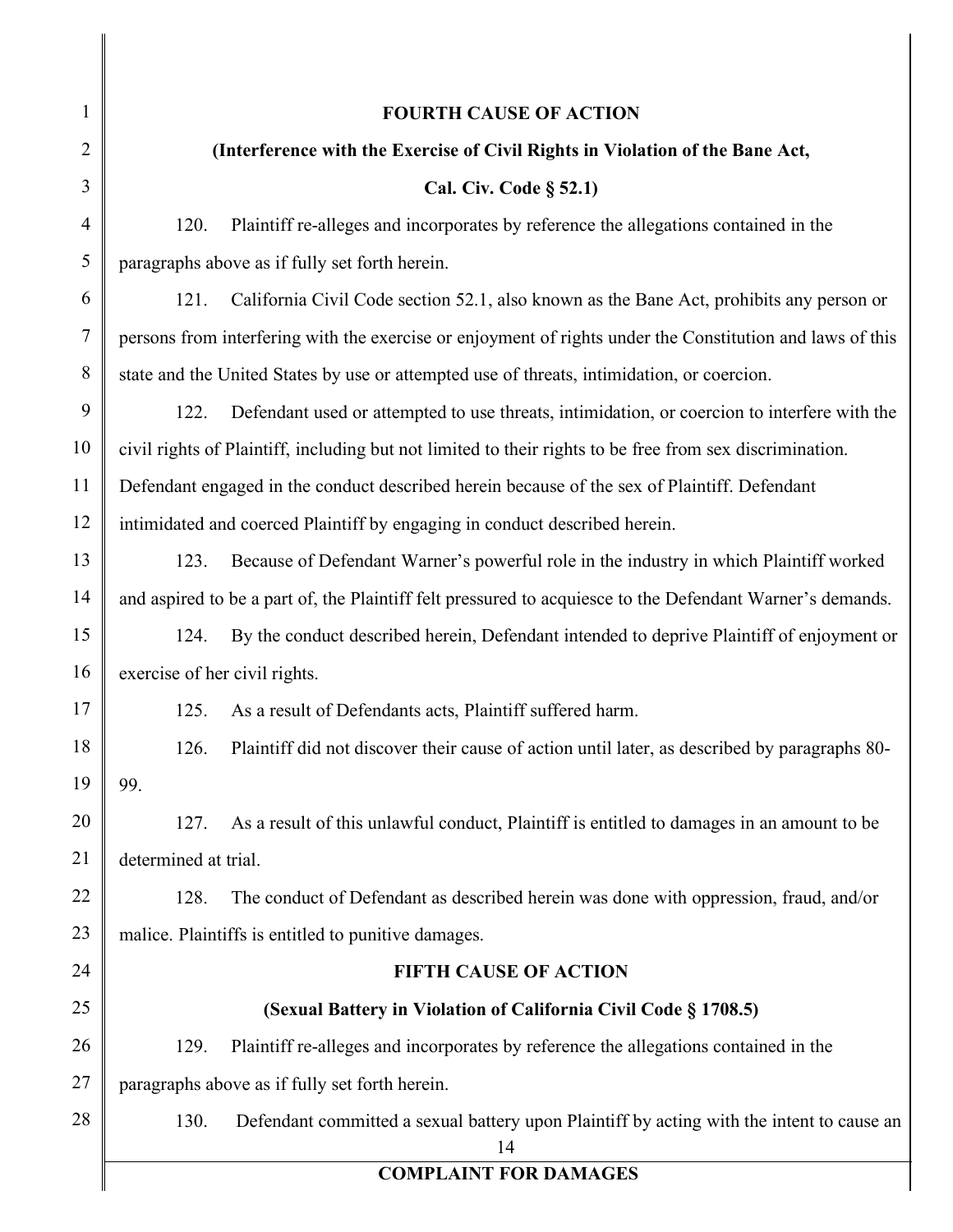| $\mathbf{1}$   | imminent apprehension of a harmful or offensive contact with an intimate part of plaintiff. |                                                                                                |  |
|----------------|---------------------------------------------------------------------------------------------|------------------------------------------------------------------------------------------------|--|
| $\overline{c}$ | 131.                                                                                        | As a result of Defendants acts, Plaintiff suffered harm.                                       |  |
| 3              | 132.                                                                                        | Plaintiff did not discover their cause of action until later, as described by paragraphs 80-   |  |
| 4              | 99.                                                                                         |                                                                                                |  |
| 5              | 133.                                                                                        | As a result of this unlawful conduct, Plaintiff is entitled to damages in an amount to be      |  |
| 6              | determined at trial.                                                                        |                                                                                                |  |
| 7              | 134.                                                                                        | The conduct of Defendant as described herein was done with oppression, fraud, and/or           |  |
| 8              | malice. Plaintiffs is entitled to punitive damages.                                         |                                                                                                |  |
| 9              | <b>SIXTH CAUSE OF ACTION</b>                                                                |                                                                                                |  |
| 10             | (Intentional Infliction of Emotional Distress)                                              |                                                                                                |  |
| 11             | 135.                                                                                        | Plaintiff re-alleges and incorporates by reference the allegations contained in the            |  |
| 12             | paragraphs above as if fully set forth herein.                                              |                                                                                                |  |
| 13             | 136.                                                                                        | Defendant's conduct was extreme and outrageous with the intention of causing, or               |  |
| 14             |                                                                                             | reckless disregard of the probability of causing emotional distress.                           |  |
| 15             | 137.                                                                                        | As a result of Defendants acts, Plaintiff suffered harm and severe emotional distress.         |  |
| 16             | 138.                                                                                        | Plaintiff did not discover their cause of action until later, as described by paragraphs 80-   |  |
| 17             | 99.                                                                                         |                                                                                                |  |
| 18             | 139.                                                                                        | As a result of this unlawful conduct, Plaintiff is entitled to damages in an amount to be      |  |
| 19             | determined at trial.                                                                        |                                                                                                |  |
| 20             | 140.                                                                                        | The conduct of Defendant as described herein was done with oppression, fraud, and/or           |  |
| 21             |                                                                                             | malice. Plaintiffs is entitled to punitive damages.                                            |  |
| 22             |                                                                                             | <b>PRAYER FOR RELIEF</b>                                                                       |  |
| 23             | WHEREFORE, Plaintiff prays this Court enter a judgment against Defendant that:              |                                                                                                |  |
| 24             |                                                                                             | A.<br>Judgment be entered in favor of Plaintiff against Defendant;                             |  |
| 25             |                                                                                             | <b>B.</b><br>That the Plaintiff be awarded back pay, lost wages and front pay where available; |  |
| 26             |                                                                                             | C.<br>That the Plaintiff be awarded compensatory damages where available;                      |  |
| 27             |                                                                                             | That the Plaintiff be awarded punitive damages where available;<br>D.                          |  |
| 28             |                                                                                             | E.<br>That the Plaintiff be awarded pre-judgment and post-judgment interest;<br>15             |  |
|                |                                                                                             | <b>COMPLAINT FOR DAMAGES</b>                                                                   |  |